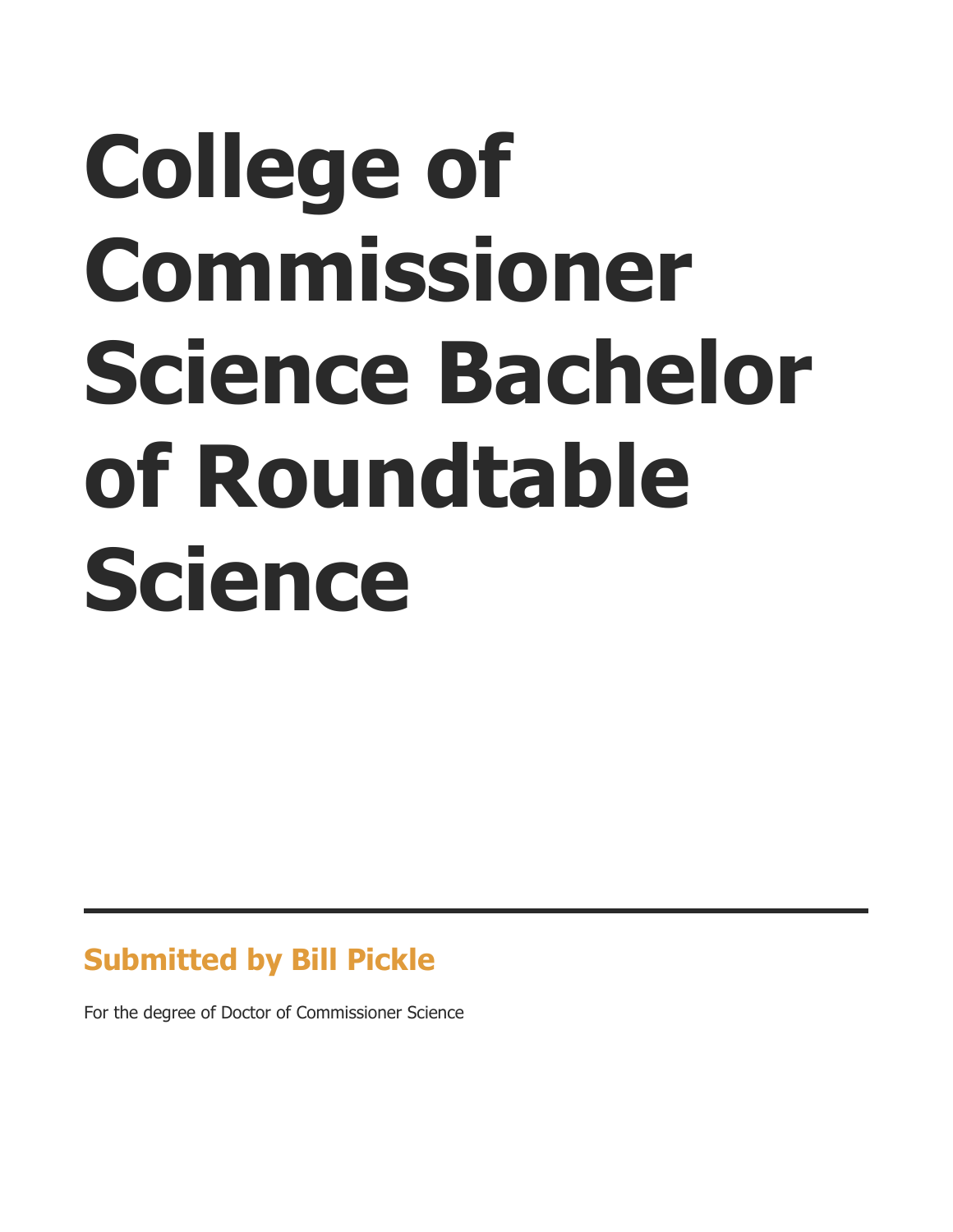Information regarding the 2018 College held by Mid-America, Overland Trails and Cornhusker Councils 24 March 2018 at Bellevue University, Bellevue Nebraska

Ricky Holbert recruited Judy and Bill Pickle to be a Co-Deans for the College of Commissioner Science, Bachelors of Roundtable Science. Judy is a current member of the Cub Roundtable team in Wagon Wheel, Mid-America Council. Bill is a current member of the Boy Scout Roundtable team in Wagon Wheel, Mid-America Council.

## "A game with a purpose"

## **Table of Contents**

|           | Cover Page                                            | page 1  |
|-----------|-------------------------------------------------------|---------|
| $\bullet$ | Table of contents                                     | page 2  |
| $\bullet$ | Background                                            | page 3  |
|           | <b>Staff</b>                                          | page 4  |
| $\bullet$ | Classes                                               | page 5  |
| $\bullet$ | Giveaways, Handouts and Paperwork                     | page 6  |
| $\bullet$ | What we saw from the Participants                     | page 7  |
| $\bullet$ | What we saw from the Staff                            | page 8  |
| $\bullet$ | What I learned from the College (Roundtable)          | page 10 |
| $\bullet$ | Suggestions for Masters of Roundtable Science Classes | page 11 |
| $\bullet$ | References                                            | page 11 |
| $\bullet$ | Appendix                                              | page 12 |
| $\bullet$ | <b>Internet Resources</b>                             | page 15 |
| $\bullet$ | Additional                                            | page 17 |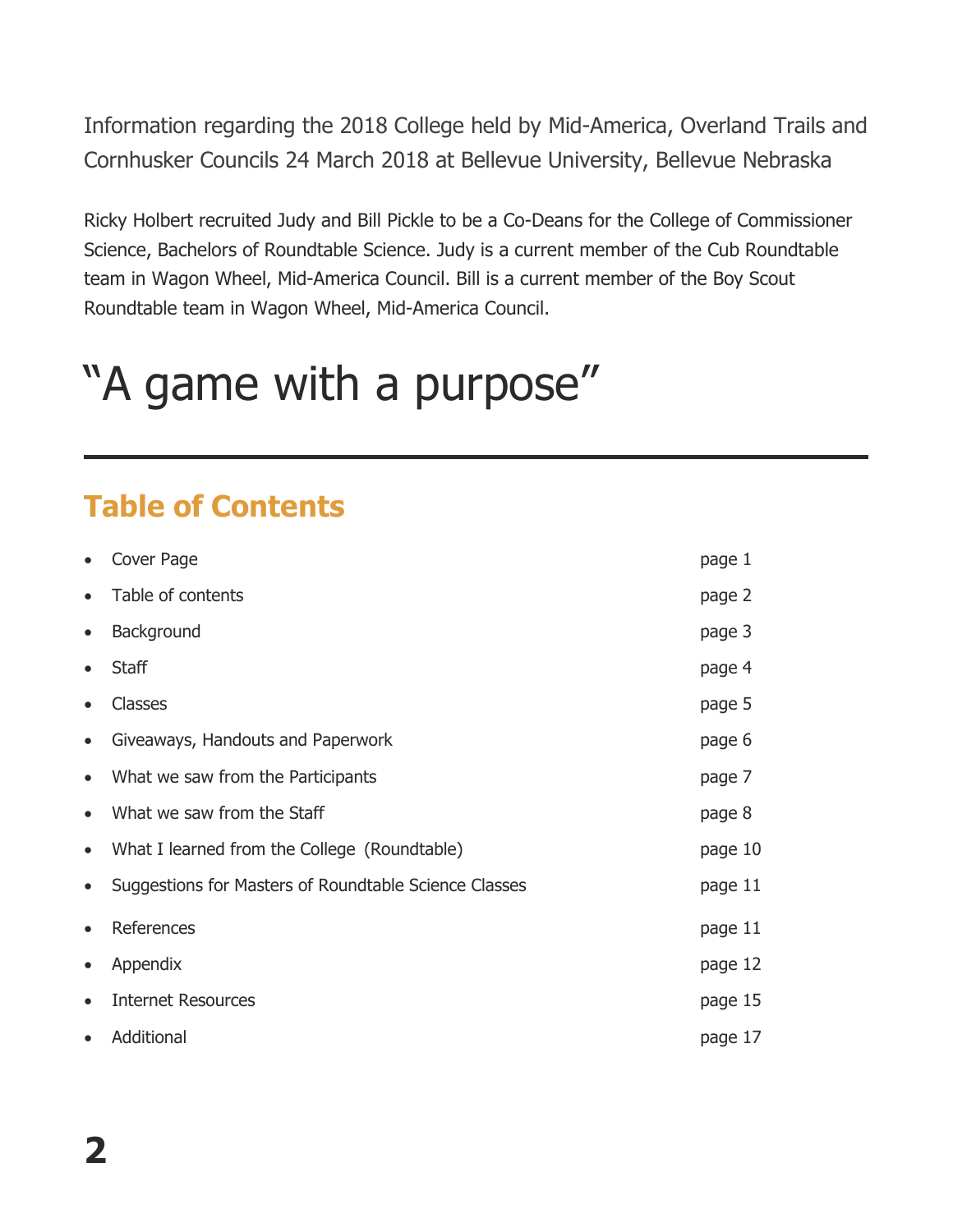#### **Background**

Bill and Judy have over thirty (30) years combined experience as Roundtable Commissioners. Judy has served as Cub Scout Roundtable Staff/Team and Commissioner, Boy Scout Roundtable Staff and Commissioner and Venturing Roundtable Staff. Bill has served as Cub Scout Roundtable staff, Boy Scout Roundtable Staff/Team and Commissioner and Venturing Roundtable Staff and Commissioner. This helped to provide insight to the needs of both Cub and Boy Scout Roundtable planning for this College. Currently Wagon Wheel District Roundtable Team members from Boy and Cub Scouts hold joint monthly Roundtable planning sessions and after Roundtable review sessions.

After being asked to join the team as Deans for the College, Judy and I were given a brief description of the responsibilities as Deans. Our first responsibility was to either develop curriculum or find curriculum that would fit our goals for the College. We went to the internet and searched for information from other BSA Colleges for the curriculum being used. We discovered that there is a national BSA curriculum for Roundtable Science.

Our first meeting was at the Cornhusker Council building, near Lincoln Nebraska. During this meeting Judy and I presented the complete list of sessions for the Bachelor of Science in Roundtable available online<sup>1</sup>. This is the "new" national model for BSA. This was our first meeting as Deans and we were unsure what to expect.

During the meeting in Lincoln, the groundwork was laid out for future tasks to be accomplished by each of the different sections for this College and recommendations were made for follow up items. At the end of the meeting Roundtable had seven (7) classes laid out for the College. Our next tasks had to do with staff recruitment and preparation.

Monthly conference calls were set up for the Third Thursday of each month to keep in contact and relay information as to the progress of each of the sections. Judy and I requested help in recruiting staff from all three councils to teach classes for Roundtable during the event. This proved less than useful. We now know that we should have contacted the councils directly to connect with the Council Commissioner at Overland Trails and Cornhusker Councils for the

 $\overline{a}$ 

<sup>&</sup>lt;sup>1</sup> https://www.scouting.org/commissioners/training/bachelors-courses/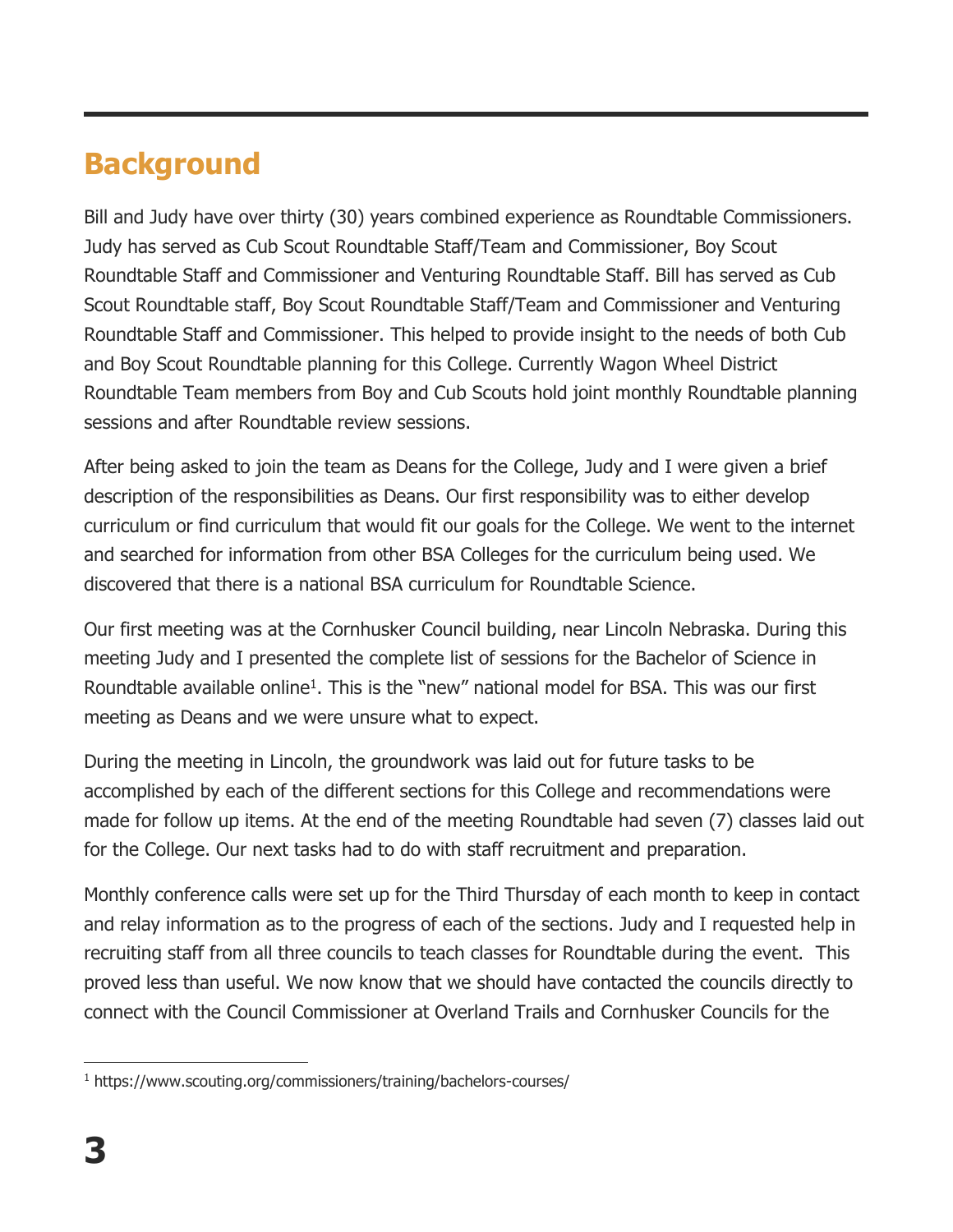names and contact information of their Roundtable Team Members. Council Commissioners can access that information from their respective Registrar.

Conference calls do serve a purpose, however, face to face meetings at least once every three months would have been helpful. Some of the information that was needed wasn't always available as individual participation on the conference calls varied from some who were almost always available during the calls to some who were available on very few of the calls.

Without the contact information from other councils, I was only able to email Mid-America commissioners inviting them to participate in the college.

We enjoyed having Bob Jacober and Ricky Holbert available as mentors. Their sound advice and calming answers were of great value. Having someone with experience to go to helped us immensely. Thank you, Rick and Bob!

#### **Staff**

Recruiting staff also proved to be a bit more difficult than I expected. An email was sent out requesting help from District Commissioners<sup>2</sup>. The requesting email asked for anyone interested in participating as an instructor for the College of Commissioner Science to contact Judy or myself. There was zero response from these emails and no responses were forwarded to us. All staff members who were recruited were asked to recruit an additional staff member to work with them and share the in fun.

We had ten (10) staff members for the Roundtable courses:

One (1) staff member was from Lewis and Clark District, Mid-America Council, two staff members were from Diamond Dick District, Mid-America Council and seven (7) were from Wagon Wheel District, Mid-America Council.

Four (4) staff members are currently registered as Roundtable Commissioners or Roundtable Team Members, one (1) District Commissioner, one (1) is registered as District Committee (District Public

 $\overline{a}$ <sup>2</sup> in Mid-America Council, I had an email forwarded to me by the Wagon Wheel District Commissioner requesting assistance.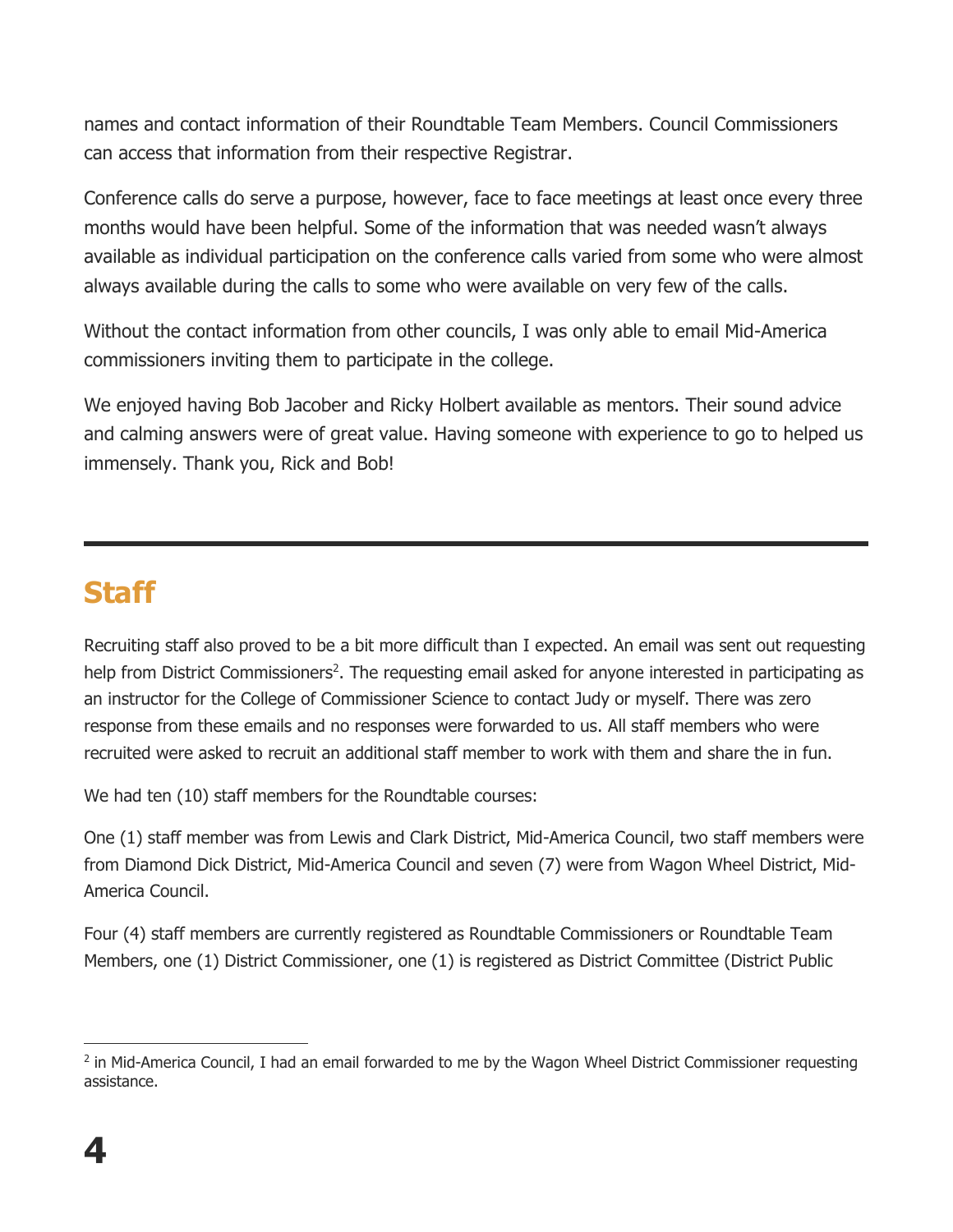Relations/Media Relations), one (1) is registered as District Committee (Training), one (1) Venturing Committee member, one (1) Scoutmaster, one (1) Assistant Scoutmaster,

Three (3) were men and seven (7) were women. Experience in Scouting ranged from one (1) of the instructors being new to training and less than three (3) years in Scouting and one (1) with more than fifty (50) years instructing in Scouting and fifty-five (55) years as a Scout/Scouter.

When recruiting staff members, we explained that we were looking for instructors to teach one (1) session. We wanted them to stay for the day and participate in all sessions. We were NOT looking for professional college instructors, we DID want reliable trainers who would "Do their Best". We needed highly motivated, energized trainers.

We did need to reassure the individuals we invited that they were exactly what we were looking for. Many of them thought that they didn't have the expertise or were just plain worried that they weren't "good enough" to teach at a College.

The information on the fliers for the college listed "with Council Approval" as a pre-requisite for attending the course. This caused concern from the people we were trying to recruit. That almost kept us from getting our instructors.

#### **Classes**

The classes taught were:

- BSC 150 The Roundtable in Commissioner Service
- BCS 151 The Roundtable Commissioner Team
- BCS 152 Using the Roundtable Program Guides
- BCS 153 Promoting Roundtable
- BCS 154 Cub Scout Roundtables
- BCS 155 Boy Scout Roundtables
- BCS 156 Recruiting, Training and Recognizing the Roundtable Team
- BCS Elective The Fun Doesn't Stop

The classes presented at the initial meeting were reviewed during the preparation for the College and it was decided that the BCS 154 and BCS 155 would be presented as a comparative presentation. This would show the similarities between the two programs and give us the opportunity to present an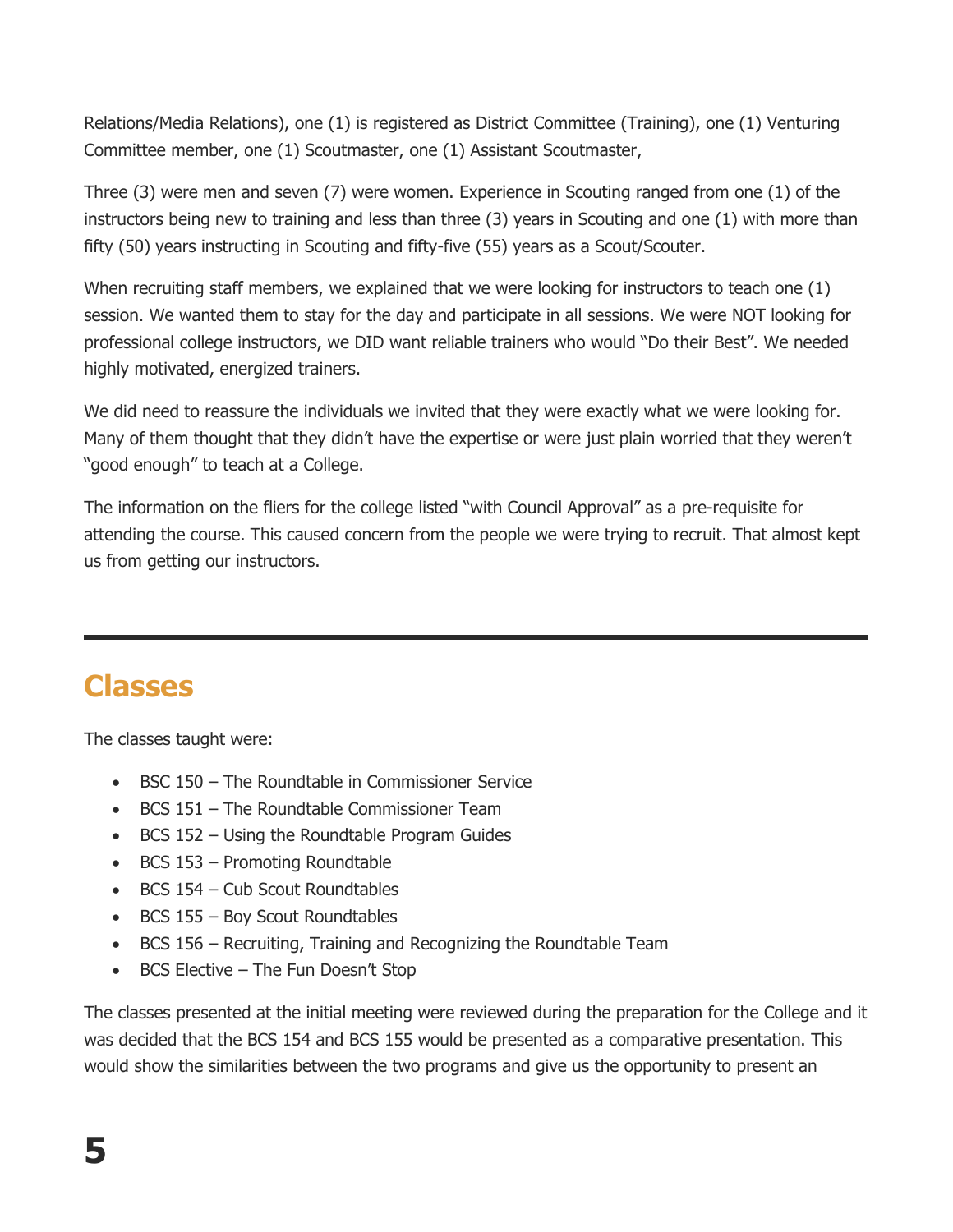elective that allowed for collaboration and team building between Cub and Boy Scout leaders. This also gave us the opportunity to show participants ways to incorporate these types of activities into their respective programs.

#### **Giveaways, Handouts and Paperwork**

We had USB drives for participants with the national course materials. On the USB drives we included the presentations given with instructor notes. We also included both the "Cub Scout Roundtable Planning Guide" and "Boy Scout Roundtable Planning Guide", "Ceremonies for Dens and Packs" and the "Big Book of Worship". Additional items were handed to participants throughout the day. When we passed out a "Giveaway" there was often a "card" to go with the item. The "Giveaways" included Plastic Yellow Construction Helmets<sup>3</sup>, Peanuts<sup>4</sup>, Doritos $\mathcal{D}^5$ , mini candy bars, full sized candy bars<sup>6</sup>, individual bubbles<sup>7</sup>, the BSA Uniform Inspection Sheet<sup>8</sup>, Arrowhead Honor tracking sheet<sup>9</sup>, Commissioner Key tracking sheet<sup>10</sup>, Cub Roundtable Planning Guide (physical copy), Boy Scout Roundtable Planning Guide (physical copy).

Giveaways are inexpensive items that can be distributed to reinforce a learning point or an activity. They can be collected throughout the month or year and used on various occasions. The yellow construction hats, for example, are under \$1 each and are one size fits almost no one. The mini candy bars come in a multi-variety bag to try and get selection for everyone's taste. The full-sized candy bars can be directed to a point, for example a Payday $\circledR$  or \$100,000 bar $\circledR$  can be given as a reward.

We also discussed raffles during the day. A raffled item can be anything, Scouting related or not. These items can range from a giveaway item, to an item donated by a "sponsor". Raffles are not normally announced in advance, to keep attendees looking forward to the unexpected. Some raffles are announced in advance to try and increase attendance for a special presentation or activity such as the

 $\overline{a}$ 

<sup>&</sup>lt;sup>3</sup> See Appendix A

<sup>4</sup> See Appendix B

<sup>5</sup> See Appendix C

<sup>6</sup> Given for a Full Uniform during the Uniform Inspection

<sup>7</sup> See Appendix D

<sup>8</sup> See Appendix E

<sup>9</sup> <https://www.scouting.org/commissioners/recognition/arrowhead-honor/>

<sup>10</sup> <https://www.scouting.org/commissioners/recognition/commissioners-key/>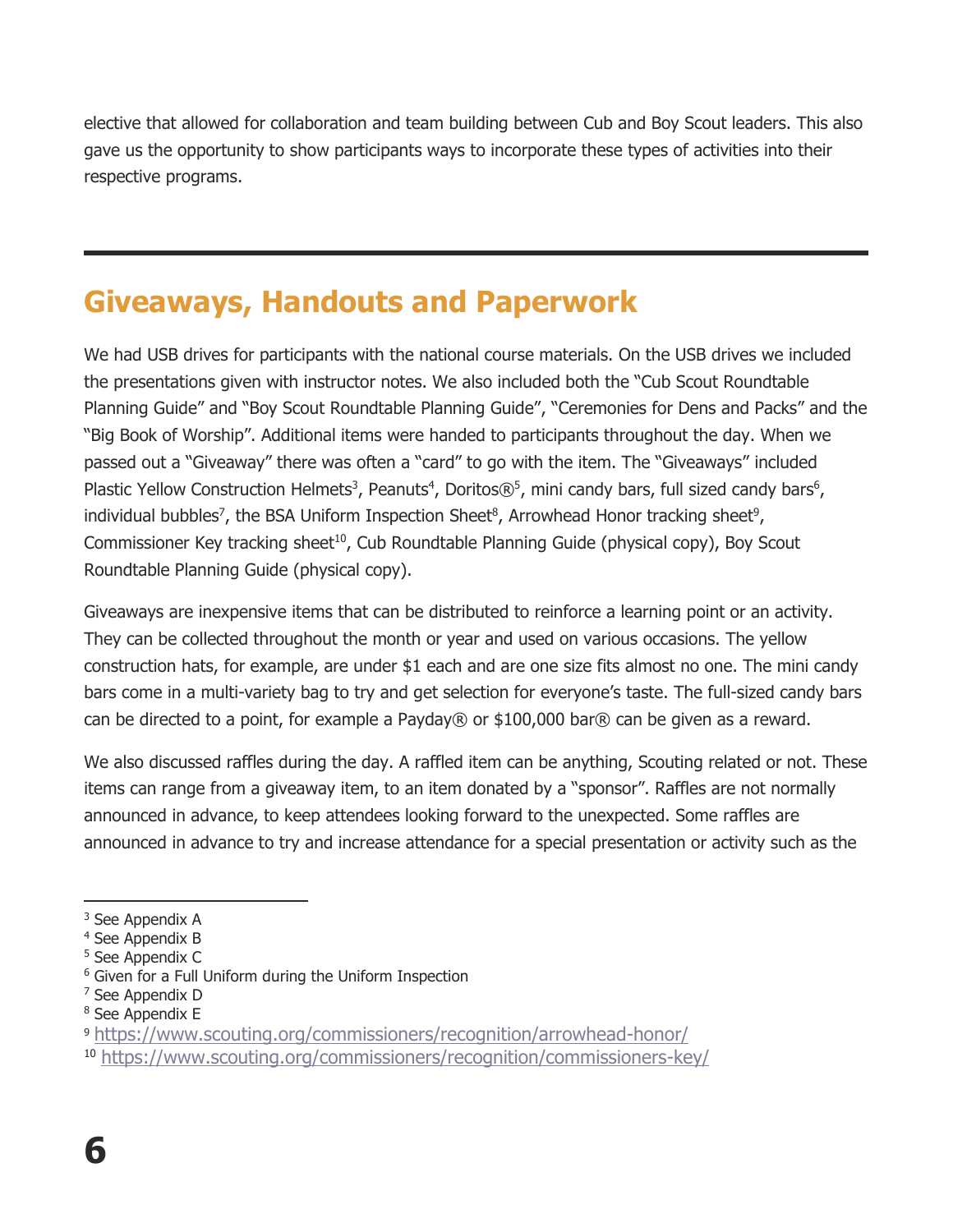Re-Charter presentation. During those announced months trying to increase attendance larger/better items are normally available. In Wagon Wheel District Roundtables raffles have included:

- Sleeping bags
- Merit badge books
- Coffee cups
- Flashlights
- Neckerchief slides
- Blue and Gold decoration items
- Scouting cookware
- Tickets to the District Dinner

Sources for these giveaway items can include Good Will and Thrift stores, job fairs, garage sales or the basement/garage of long time Scouters. Please, get new candy bars from a store.

#### **What we saw from the Participants**

We arrived at 0700 and started to set up the room. Check in was in the basement of another building. When we had our room ready for the day we went to the check in area. Participants began arriving at 0800. There was a brief opening session adjacent to the sign in area. Coffee and doughnuts were available for staff and participants.

During the opening of the College, I was introduced to a participant who had signed up in an Associate's program. Her BSA registered position was Cub Roundtable Commissioner and she was concerned about the program offerings. Her friend had told her about the Roundtable Science degree and urged her to participate in our program. She had decided to attend the Roundtable classes and after a few minutes of discussion she appeared to feel more comfortable with that decision.

As we expected, when the participants first arrived, they were a bit reserved. We did have one (1) participant who had a Bachelors of Roundtable Science from a previous College in attendance. After introductions and the first session getting underway, we had our first giveaway. A yellow plastic construction hat. One participant didn't put his on at first because it was much too small, however, after another participant commented that we could now be identified as a group, that changed. He put on the hat and pointed out that his was difficult to wear due to its size. Then another individual in the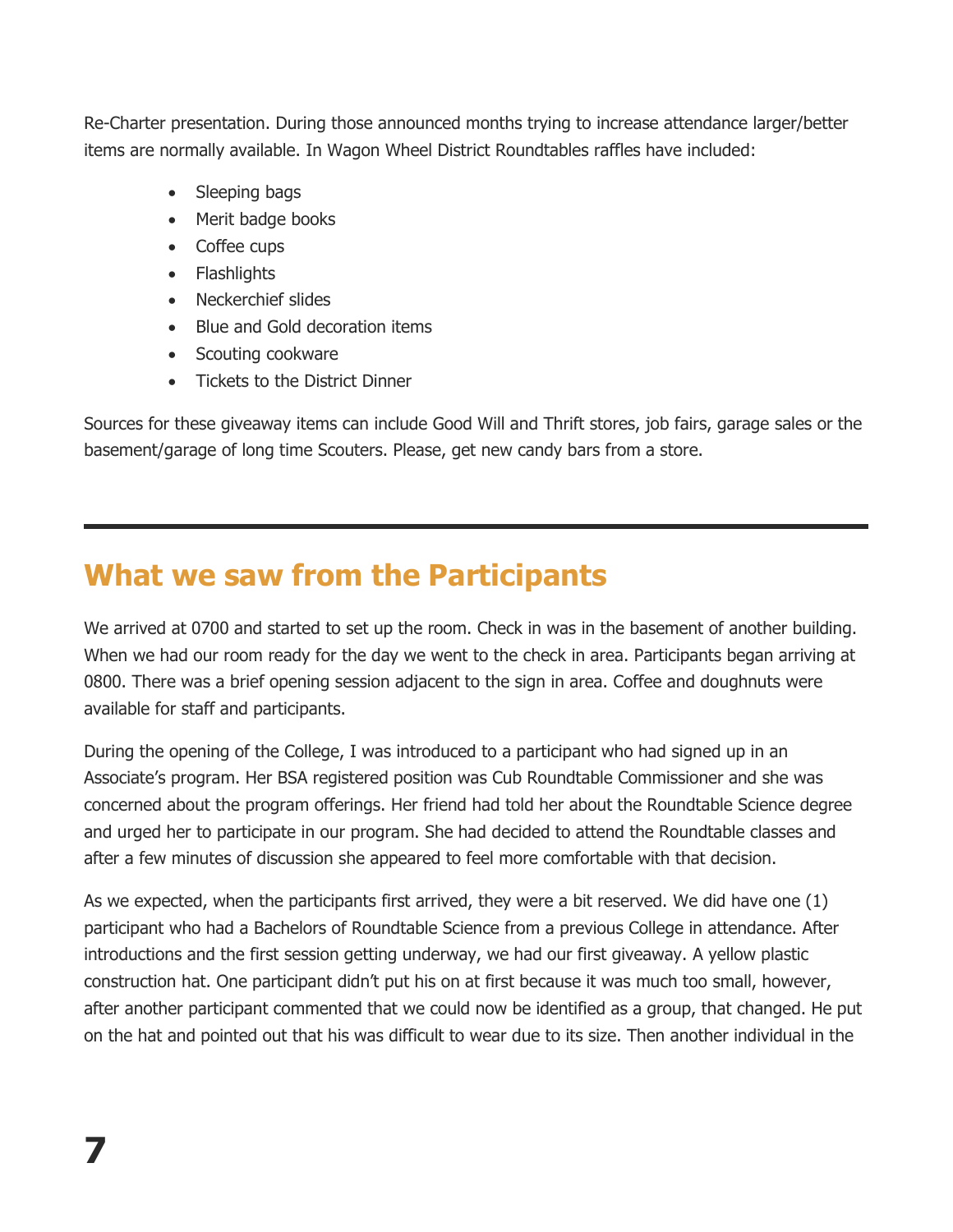room pointed out that his nose kept the way too large hat from covering his entire face. The hats were the same size. This giveaway served its purpose very well.

The first giveaway was about five (5) minutes into the first presentation and was the ice breaker for the mood of the group. As soon as everyone discovered that learning could be going on at the same time as fun the mood in the room became much more relaxed and comfortable. Mini candy bars were given out as prizes/prompts during the Jeopardy Game, when someone attempted an answer they received a mini candy bar. This got momentum going, even if the individual didn't want to eat the candy bar at that point, the fact that they "won" something got the room involved.

During lunch many of the staff and participants sat together, not by design. One individual that did not sit with the larger group commented that "It looked like you were all having fun, I should have come to sit with you!"

A "surprise" uniform inspection took place just after lunch and everyone received a full-sized candy bar. The concept was explained that during a regular activity, a uniform inspection can take place and those in attendance get a mini candy bar and those in attendance wearing a full uniform get a full-sized candy bar.

At the end of the day, as we were presenting the Bachelors of Roundtable Science degrees to those who earned them, a loud "Whoop" was heard. A participant of the College, not Roundtable, commented "Of course that is the Roundtable group".

60-minute and 90-minute Roundtables were the two (2) formats used by staff and participants for their Roundtables.

#### **What we saw from the Staff**

Staff who had attended previous Colleges as either participants or instructors were comfortable with the format and flow of the day. New staff who had not either attended as participants or instructors were as nervous as the new participants while being recruited for staff.

New staff had to be assured that the information and classes were like other training courses that they had participated in as either participants or an instructor. The information being taught was from a common syllabus provided by national, except for the elective, and could be presented in any format they preferred.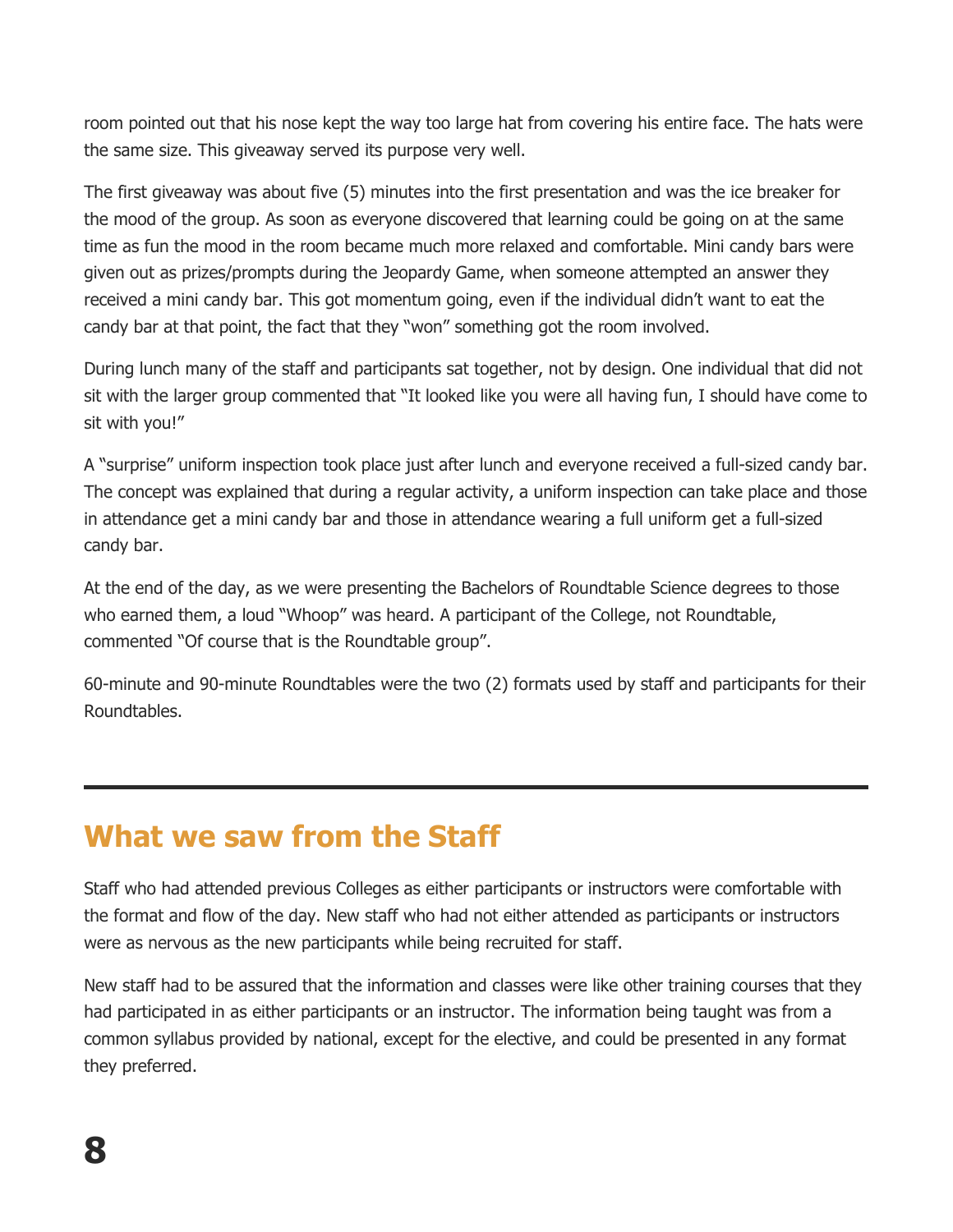BSC 150 – The Roundtable in Commissioner Service and BCS 151 – The Roundtable Commissioner Team were taught using PowerPoint presentations. These two (2) presentations deal with much of the administration and organization of the Commissioner Corps. The instructors felt the format of the charts and diagrams in the presentations were best suited to be projected.

BCS 152 – Using the Roundtable Program Guides was presented using the Jeopardy Game PowerPoint. While this presentation was initially designed to be a "friendly competition", the instructor modified the class during the presentation as it was discovered that the questions and answers were not as straightforward as originally anticipated. The game referenced written materials that were not available to all participants. The game turned into a sharing of information opportunity, with all present researching and providing answers to the small group who chose the question. Points and competition became secondary to finding the correct answer. Instructional information was discussed and shared by the entire group.

BCS 153 – Promoting Roundtable, quickly ran through the national syllabus PowerPoint presentation and then went to the internet for different sources of information and different ways to have information transmitted to individuals, units, districts and councils. Information was provided for different forms of social media (twitter, Instagram, Facebook, etc.), their persistence as a media and other resources for information. Scouting Wire<sup>11</sup> and other internet resources were brought up in this session also.

BCS 154 – Cub Scout Roundtables and BCS 155 – Boy Scout Roundtables, this session was a combined session. After reviewing the two (2) PowerPoints which referred to the same information in both presentations. We combined the slides from both into one. Left side of the slide was Cub Scouts, the right side was Boy Scouts. Judy and I presented this together adding insight from our respective programs.

BCS 156 – Recruiting, Training and Recognizing the Roundtable Team was presented in a common area of the facility. The instructors for this class had us leave the classroom environment and move to the common area during the break between classes. Once we got to the common area the instructors did not immediately move us to a "classroom" setting. They began to mingle with the participants and staff and ask them to support the Scouting program by helping with a job. Each person got a personalized, one on one demonstration of the class prior to being seated and class "officially" beginning.

BCS Elective – The Fun Doesn't Stop continued in the common area where there was room to move about. This session allowed participants to understand the value of an alternate session when District

 $\overline{a}$ 

<sup>11</sup> https://scoutingwire.org/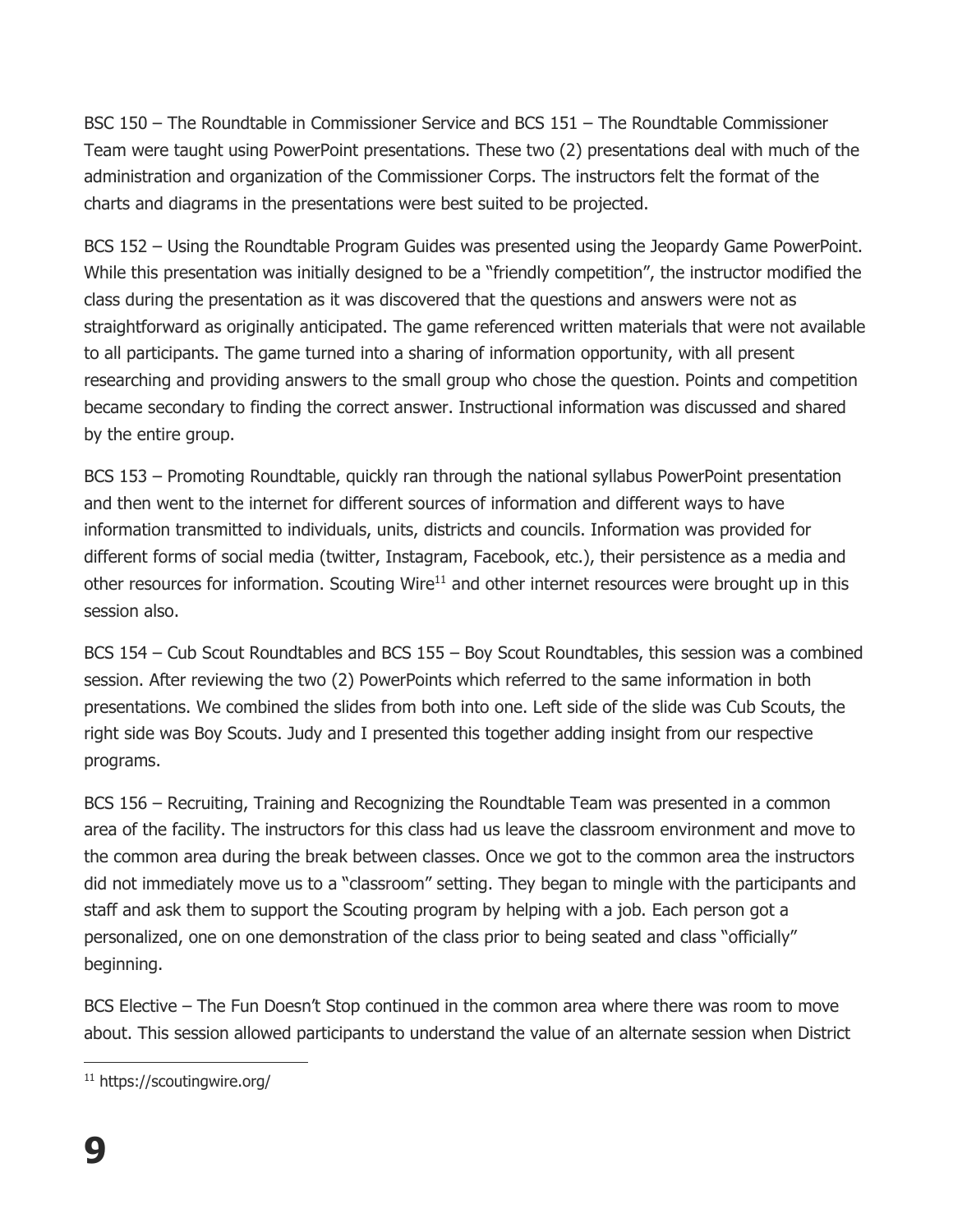or Council staff have sessions that preclude the normal Roundtable activities. Multiple games and activities were demonstrated/played and explained. The purpose of team building and interpersonal relationships between the range of Scouting levels was stressed. The importance of having a yearround program was also stressed with different levels of activities to engage all adults attending joint sessions. This session also discussed local Fire or Police visits to the Roundtable. Other activities like C.A.P.O.W.<sup>12</sup>, Raptor Recovery<sup>13</sup>, Local Game and Parks presentations were also discussed.

## **What I learned from the College (Roundtable)**

I believe that the name "College of Commissioner Science" is daunting to both staff and participants. While the name is appropriate for the sessions, individuals who have not attended previously have an expectation of a much more difficult and complex structure than other BSA training scenarios.

Registration was only opened 30 days prior to the College. I feel this directly impacted the attendance.

The classes taught are on par with national objectives. Not all the participants have the experience or knowledge that is expected from the national courseware. For example: Start – Stop – Continue is brought up in the classes. New Roundtable Team members may not have had the opportunity to attend other training courses where these are used/explained.

Training courses that I am aware of or have attended, are completely unknown to some of the newer Scouters. While we are very familiar with a University of Scouting in Mid-America Council, not every council participates with their own University of Scouting

There are a lot of things that I take for granted because of my longevity in Scouting that others just don't know. For example, when in a session we passed out the Arrowhead Honor<sup>14</sup> tracking sheet we mentioned that it was like tracking knots. We had to explain to one participant what the Training Awards<sup>15</sup> (knots) were and how they are earned.

While we eliminated much of the jargon unique to BSA, there are still some concepts that are difficult to explain to individuals who have not experienced them for themselves.

 $\overline{a}$ <sup>12</sup> https://www.unomaha.edu/college-of-arts-and-sciences/chemistry/community-engagement/capow.php

<sup>13</sup> http://www.fontenelleforest.org/raptor-recovery

<sup>14</sup> <https://www.scouting.org/commissioners/recognition/arrowhead-honor/>

<sup>15</sup> https://www.scouting.org/awards/awards-central/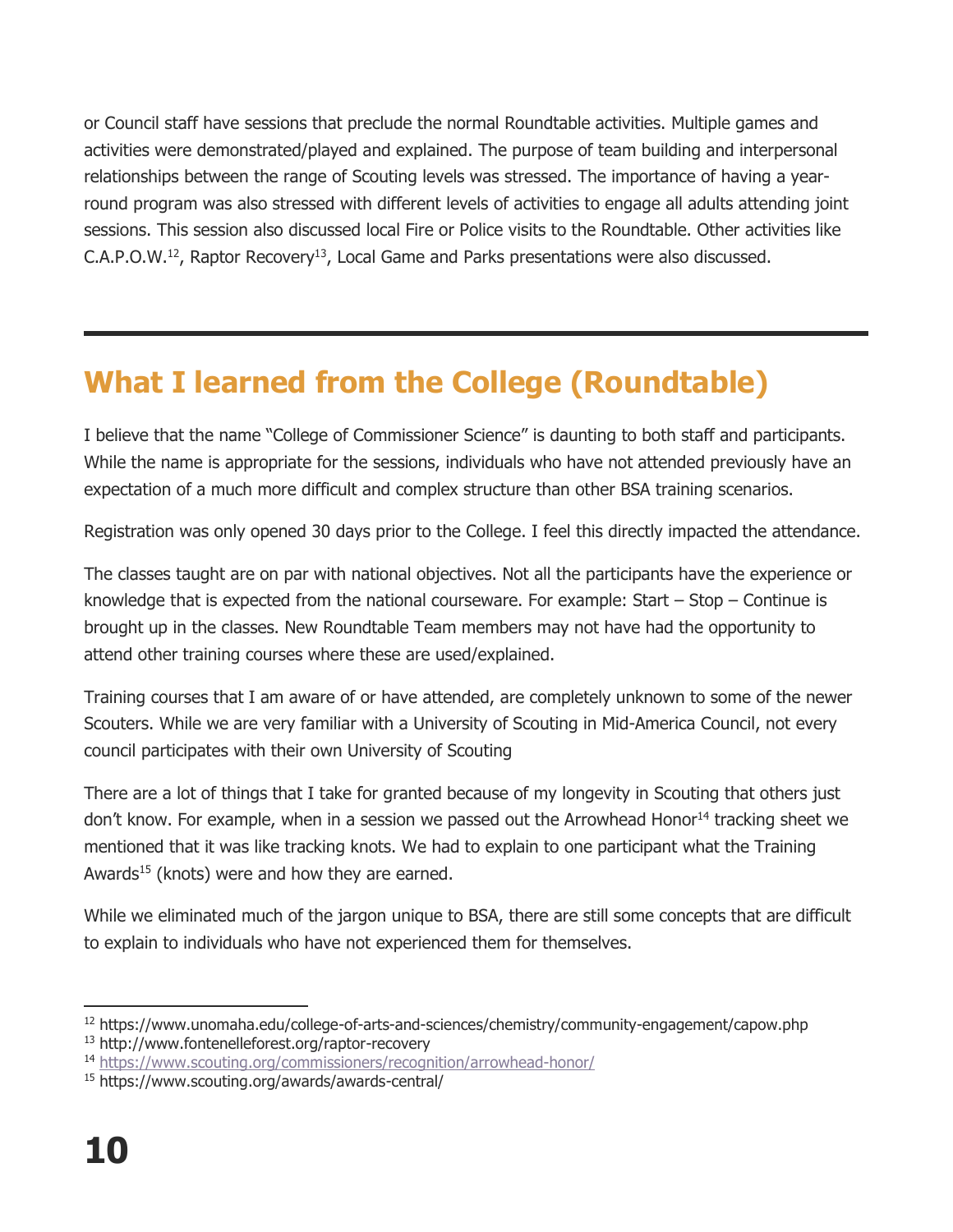Sometimes when we are saying exactly what we want to say, we are not clear to the individuals we are speaking to.

#### **Suggestions for Masters of Roundtable Science Classes**

A class that teaches tools for presentations, white boards, flip charts, PowerPoint. Like "The Trainers E.D.G.E.<sup>16</sup>" - **Module 2**— Part 1 Training Preparation‐Logistics, Media, and Methods.

A class that goes in-depth in using the Commissioner Tools on line<sup>17</sup> to log Roundtable activity and Unit Contacts. These are mentioned in the Bachelors courses briefly.

A class that names and explains different training courses available online and physical courses available to all Scouters who might attend Roundtable. We constantly say the youth deserve trained leaders, but do not let leaders know what training is available locally or nationally.

A class on games – "Scouting is a game with a purpose", perhaps we should explain different games that teach scouting values and skills that can be taken to units. For example, First Aid Baseball, Communication game, knot race, Pocket version of Jeopardy with almost any topic you can think of.

#### **References**

Rick Holbert – Mid-America Council, Assistant Council Commissioner (Recognition)

Bob Jacober – Wagon Wheel District (Mid-America Council) District Committee (Training)

Steve Lanni – Mid-America Council, Council Commissioner

 $\overline{a}$ <sup>16</sup> https://filestore.scouting.org/filestore/pdf/26-242.pdf

<sup>17</sup> https://my.scouting.org/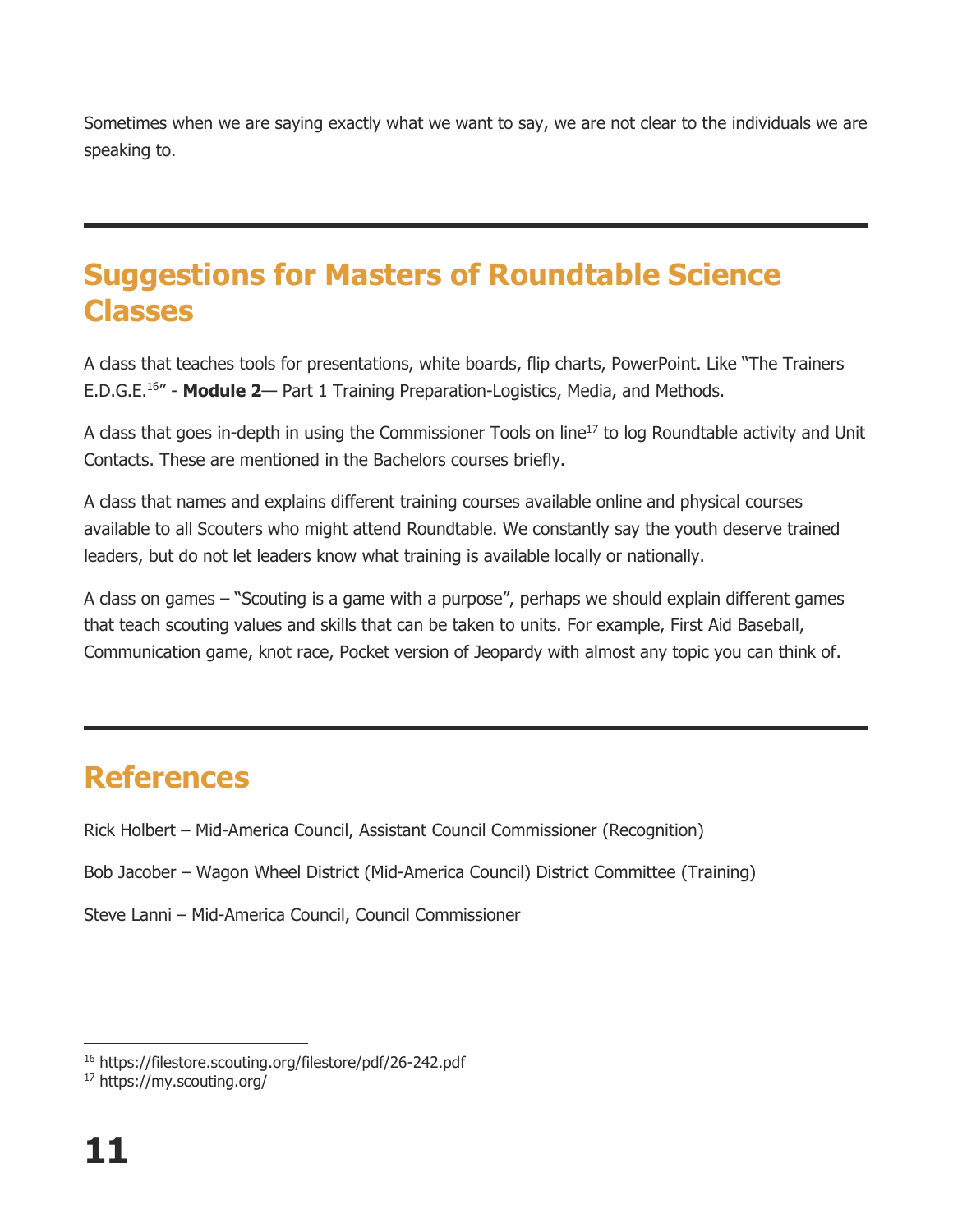### **Appendix**

A:

#### Round Table



Building trained leaders to change the

WOrld. Roundtables play a significant role in providing continuous

supplemental training for unit leaders. This monthly event provides program topic guidance and structure suggestions for unit leaders.

A fun environment creates excitement around the coming month of<br>activities and program for unit leaders to carry back for implementa-<br>tion in their units.

B:

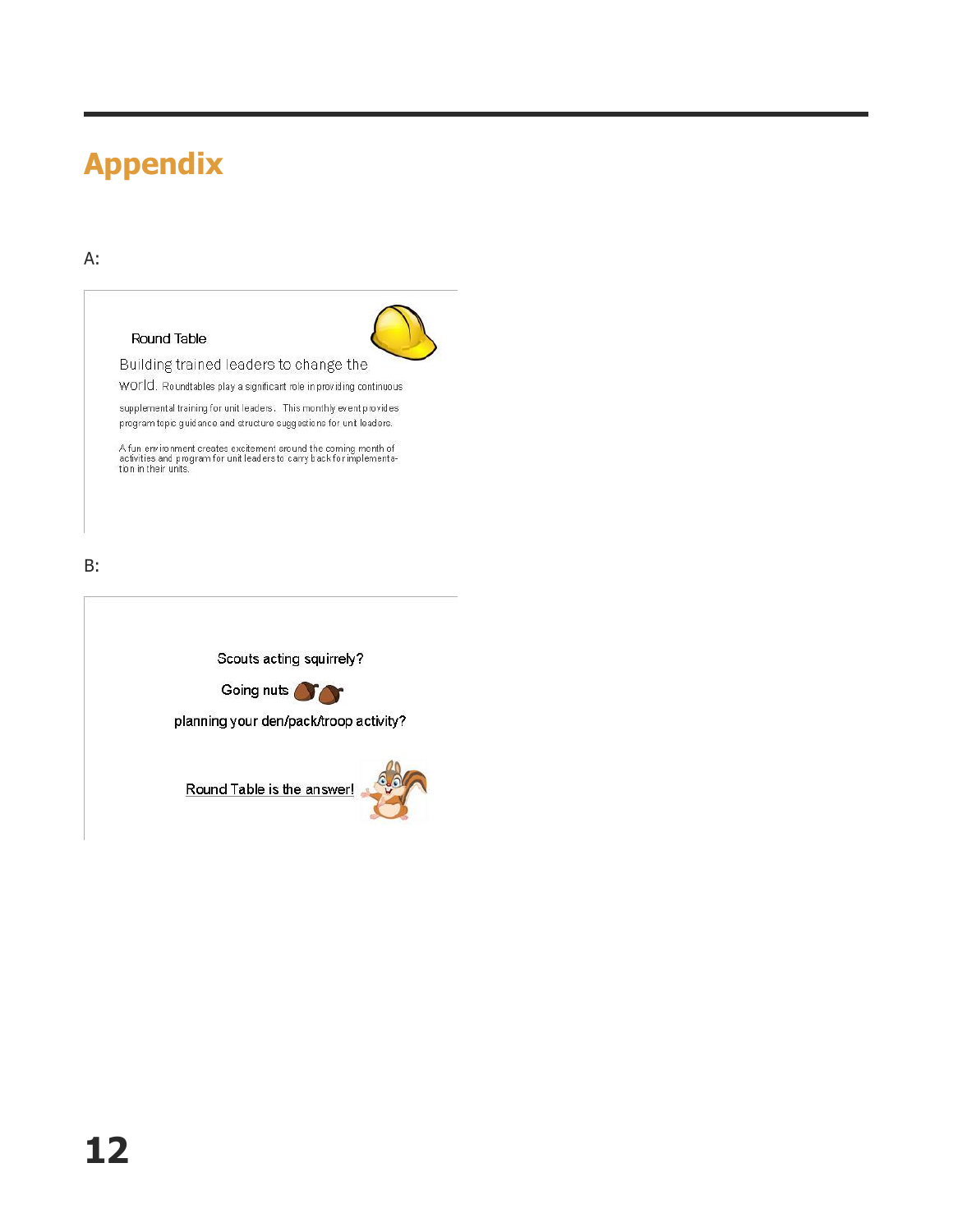#### **Round Table Trainers**

Feeding the fire.



D:

#### Round Table Trainers

Don't let them blow you off.

Contact your districts leadership and invite them to come.

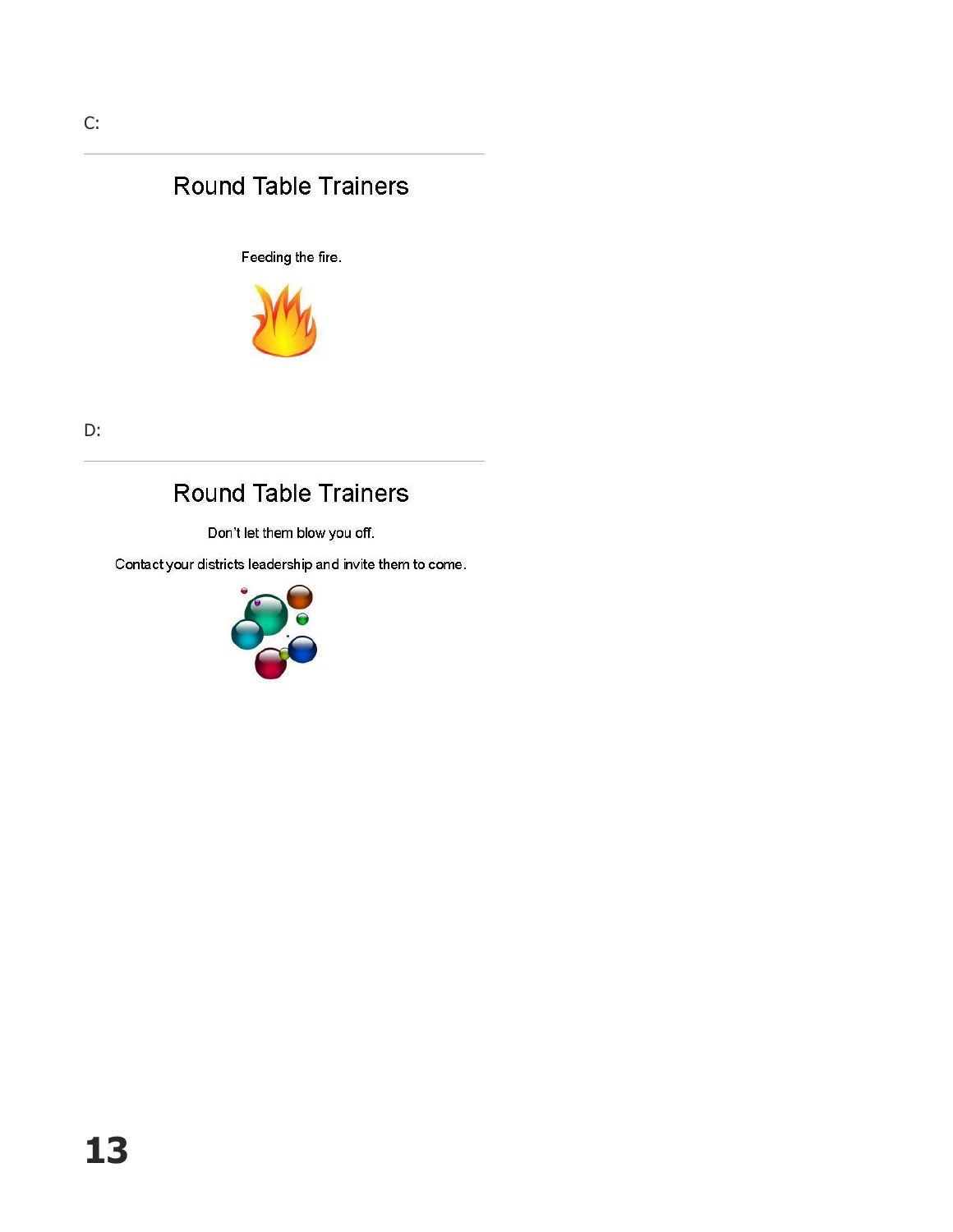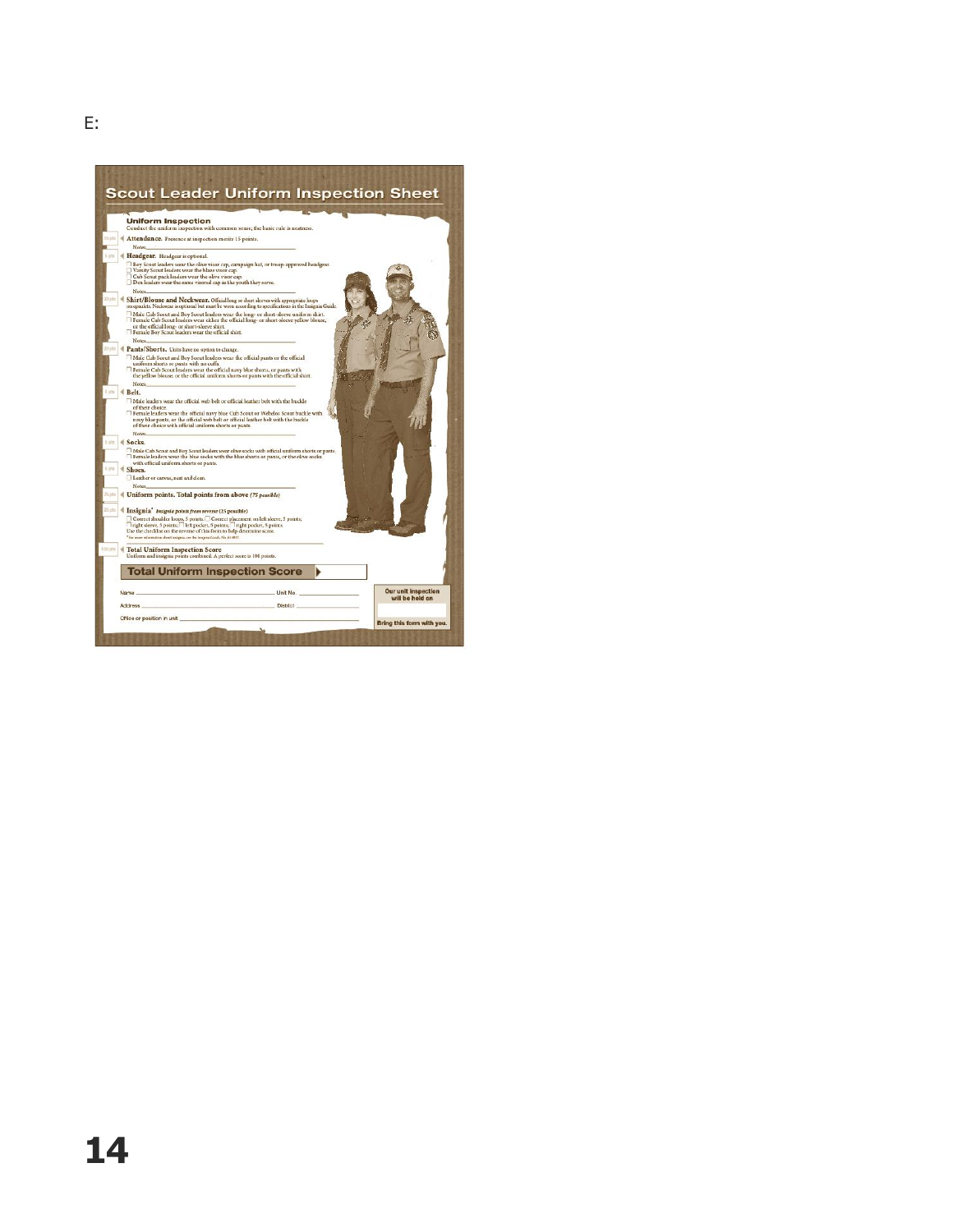#### **Internet Resources.**

Silver Beaver: <https://www.scouting.org/awards/awards-central/silver-beaver/>

Award of Merit: [http://www.boyscouttrail.com/content/award/medal\\_of\\_merit-1919.asp](http://www.boyscouttrail.com/content/award/medal_of_merit-1919.asp)

Recognition knots <http://www.usscouts.org/awards/knots1.asp>

Mid-America University of Scouting - <https://scoutingevent.com/326-17429>

EDGE training- <https://filestore.scouting.org/filestore/pdf/26-242.pdf>

Commissioner Arrowhead

<https://www.scouting.org/commissioners/recognition/arrowhead-honor/>

Commissioners Key [https://www.scouting.org/commissioners/recognition/commissioners](https://www.scouting.org/commissioners/recognition/commissioners-key/)[key/](https://www.scouting.org/commissioners/recognition/commissioners-key/)

Uniform inspection guide [http://www.boyscouttrail.com/docs/uniform\\_male.pdf](http://www.boyscouttrail.com/docs/uniform_male.pdf)

My.scouting <https://my.scouting.org/>

UC Field book [http://mac-bsa.org/Post/sections/10/Files/field\\_book.pdf](http://mac-bsa.org/Post/sections/10/Files/field_book.pdf)

JTE [http://www.mac-bsa.org/jte\\_home.aspx](http://www.mac-bsa.org/jte_home.aspx)

Roundtable planning. (cubs) [https://filestore.scouting.org/filestore/cubscouts/pdf/510-](https://filestore.scouting.org/filestore/cubscouts/pdf/510-714(17)_CS.pdf) [714\(17\)\\_CS.pdf](https://filestore.scouting.org/filestore/cubscouts/pdf/510-714(17)_CS.pdf)

Roundtable planning (boy scouts) [https://filestore.scouting.org/filestore/boyscouts/pdf/510-](https://filestore.scouting.org/filestore/boyscouts/pdf/510-045(17)_BS.pdf) [045\(17\)\\_BS.pdf](https://filestore.scouting.org/filestore/boyscouts/pdf/510-045(17)_BS.pdf)

Religious <http://www.macscouter.com/scoutsown/docs/BBRevrnt.pdf>

Scouting wire. For PowerPoint slides for use at Roundtable <https://scoutingwire.org/marketing-and-membership-hub/unit-recruiting/>

Venturing Manual<http://www.people.vcu.edu/~albest/Training/VenturingLeaderManual.pdf>

Training Awards<https://www.scouting.org/awards/awards-central/>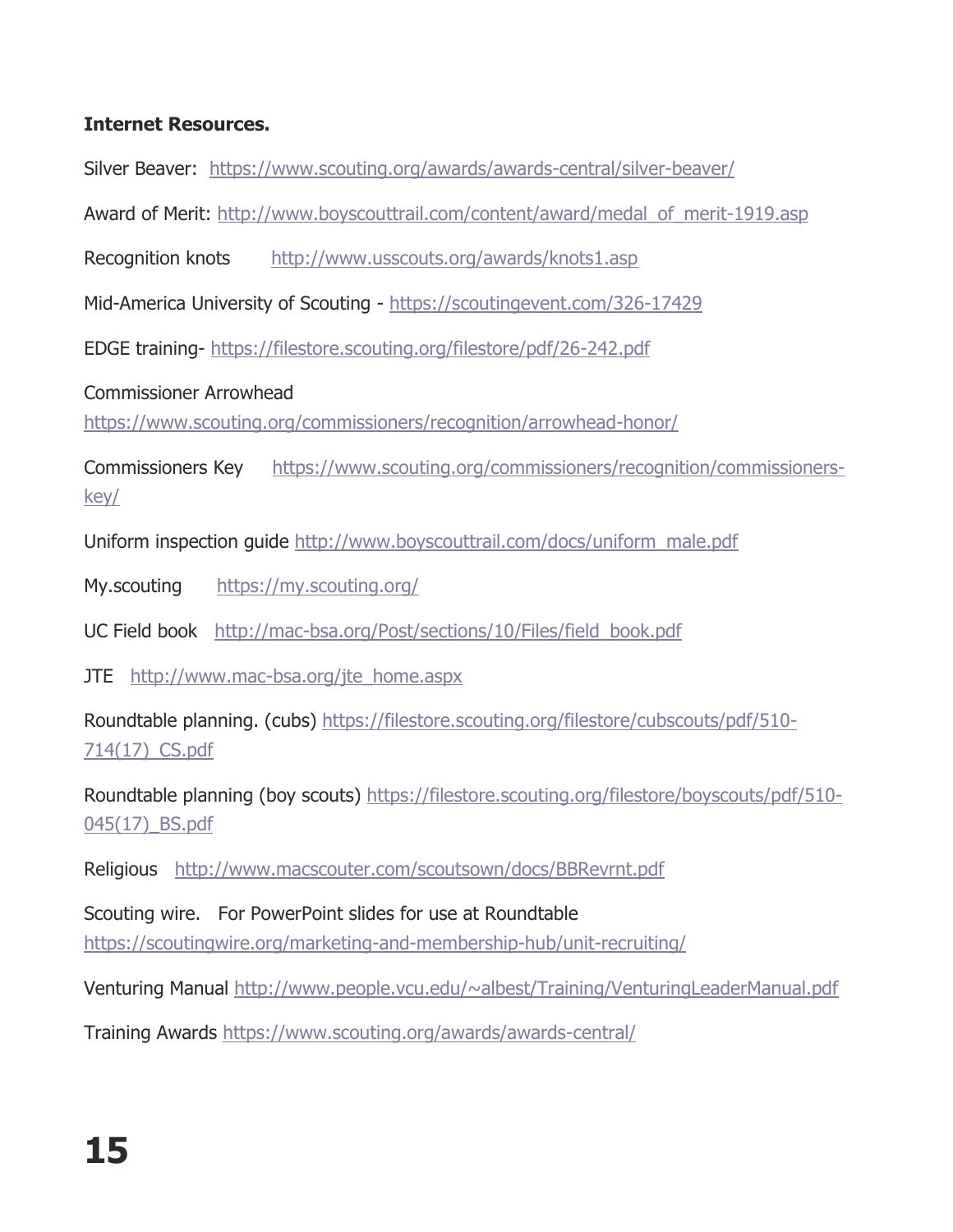Messengers of Peace [https://www.scouting.org/international/messengers-of](https://www.scouting.org/international/messengers-of-peace/downloads/)[peace/downloads/](https://www.scouting.org/international/messengers-of-peace/downloads/)

Ceremonies for Dens & Packs<http://cubsource.org/trng/CeremoniesforDensPacks.pdf>

C.A.P.O.W. [https://www.unomaha.edu/college-of-arts-and-sciences/chemistry/community](https://www.unomaha.edu/college-of-arts-and-sciences/chemistry/community-engagement/capow.php)[engagement/capow.php](https://www.unomaha.edu/college-of-arts-and-sciences/chemistry/community-engagement/capow.php)

Raptor Recovery<http://www.fontenelleforest.org/raptor-recovery>